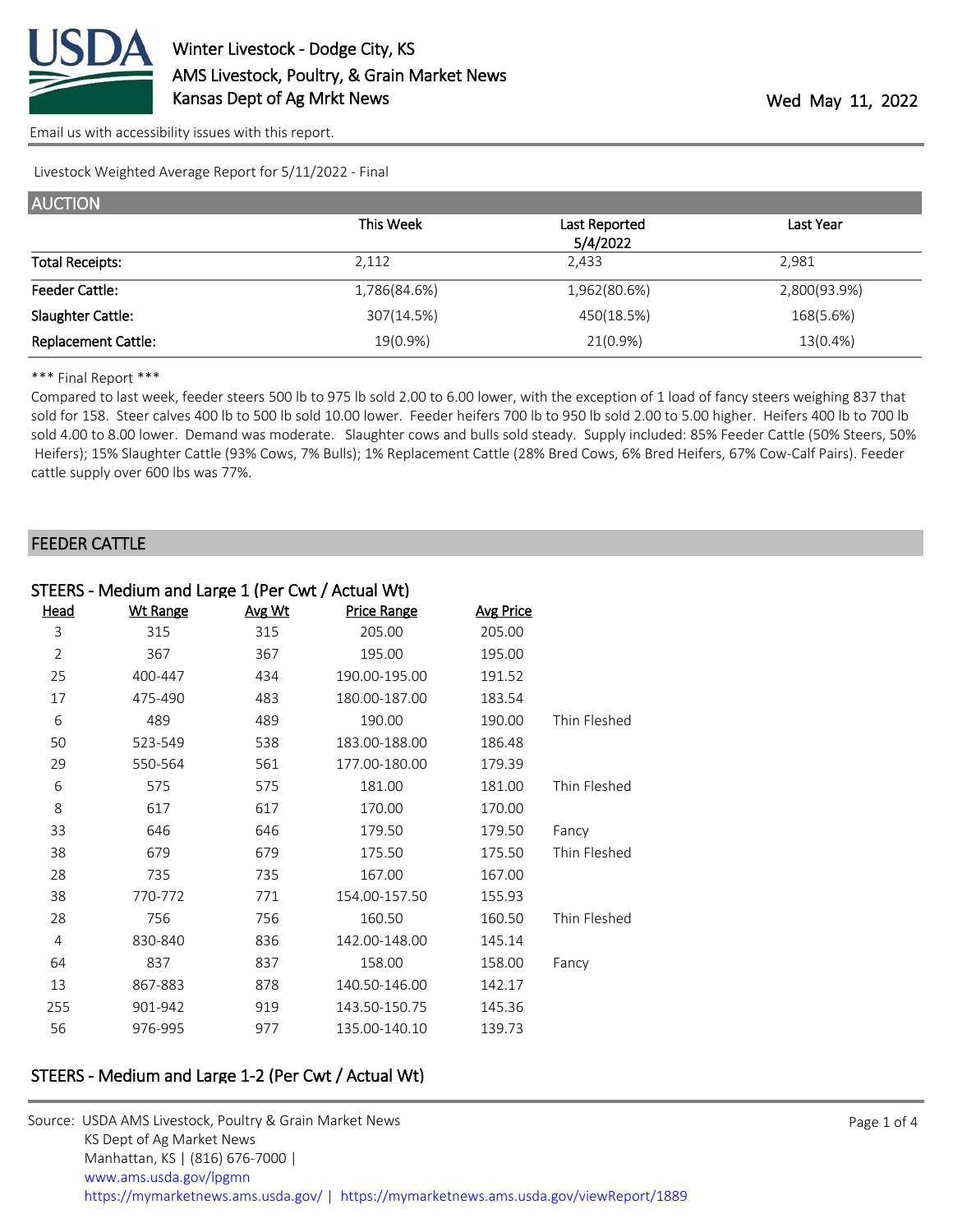

# Winter Livestock - Dodge City, KS AMS Livestock, Poultry, & Grain Market News Kansas Dept of Ag Mrkt News Wed May 11, 2022

[Email us with accessibility issues with this report.](mailto:mars@ams.usda.gov?subject=508%20issue)

| Head | Wt Range | Avg Wt | <b>Price Range</b> | <b>Avg Price</b> |
|------|----------|--------|--------------------|------------------|
| 9    | 334      | 334    | 182.00             | 182.00           |
| 6    | 421      | 421    | 178.00             | 178.00           |
| 26   | 507-532  | 528    | 148.00-164.00      | 157.40           |
| 9    | 560-598  | 584    | 148.00-167.00      | 158.00           |
| 11   | 645-648  | 647    | 159.00-163.00      | 161.91           |
| 9    | 712-732  | 721    | 141.00-150.00      | 145.06           |
| 3    | 773      | 773    | 149.00             | 149.00           |
| 3    | 898      | 898    | 131.00             | 131.00           |
| 3    | 951      | 951    | 121.00             | 121.00           |

## STEERS - Large 1 (Per Cwt / Actual Wt)

| Head | Wt Range  | Avg Wt | Price Range   | Avg Price |
|------|-----------|--------|---------------|-----------|
|      | 1010-1043 | 1016   | 128 00-141 25 | 138.98    |

## HEIFERS - Medium and Large 1 (Per Cwt / Actual Wt)

| Head | <b>Wt Range</b> | <u>Avg Wt</u> | <u>Price Range</u> | <b>Avg Price</b> |              |
|------|-----------------|---------------|--------------------|------------------|--------------|
| 4    | 393             | 393           | 181.00             | 181.00           |              |
| 12   | 419-430         | 420           | 165.00-171.00      | 170.19           |              |
| 5    | 429             | 429           | 169.00             | 169.00           | Thin Fleshed |
| 20   | 467-494         | 483           | 156.00-163.00      | 161.26           |              |
| 37   | 503-545         | 524           | 152.00-161.50      | 157.45           |              |
| 5    | 555-578         | 570           | 146.00-150.00      | 147.39           |              |
| 40   | 555-587         | 565           | 159.00-161.00      | 159.67           | Fancy        |
| 8    | 631             | 631           | 146.00             | 146.00           |              |
| 26   | 697             | 697           | 154.50             | 154.50           |              |
| 37   | 707-745         | 726           | 151.00-159.50      | 157.60           |              |
| 17   | 758             | 758           | 155.00             | 155.00           |              |
| 62   | 752             | 752           | 160.10             | 160.10           | Fancy        |
| 266  | 823-848         | 836           | 139.25-146.00      | 141.91           |              |
| 137  | 852-865         | 859           | 139.50-140.35      | 139.97           |              |
| 11   | 867             | 867           | 143.75             | 143.75           | Fancy        |
| 17   | 902-944         | 939           | 130.00-138.00      | 137.10           |              |

## HEIFERS - Medium and Large 1-2 (Per Cwt / Actual Wt)

| Head | Wt Range | Avg Wt | <b>Price Range</b> | Avg Price |
|------|----------|--------|--------------------|-----------|
| 3    | 395      | 395    | 145.00             | 145.00    |
| 8    | 421      | 421    | 160.00             | 160.00    |
| 16   | 487-499  | 498    | 145.00-146.00      | 145.12    |
| 18   | 535      | 535    | 148.00             | 148.00    |
| 6    | 605      | 605    | 135.00             | 135.00    |
|      | 650-655  | 651    | 133.00-145.00      | 136.02    |
|      |          |        |                    |           |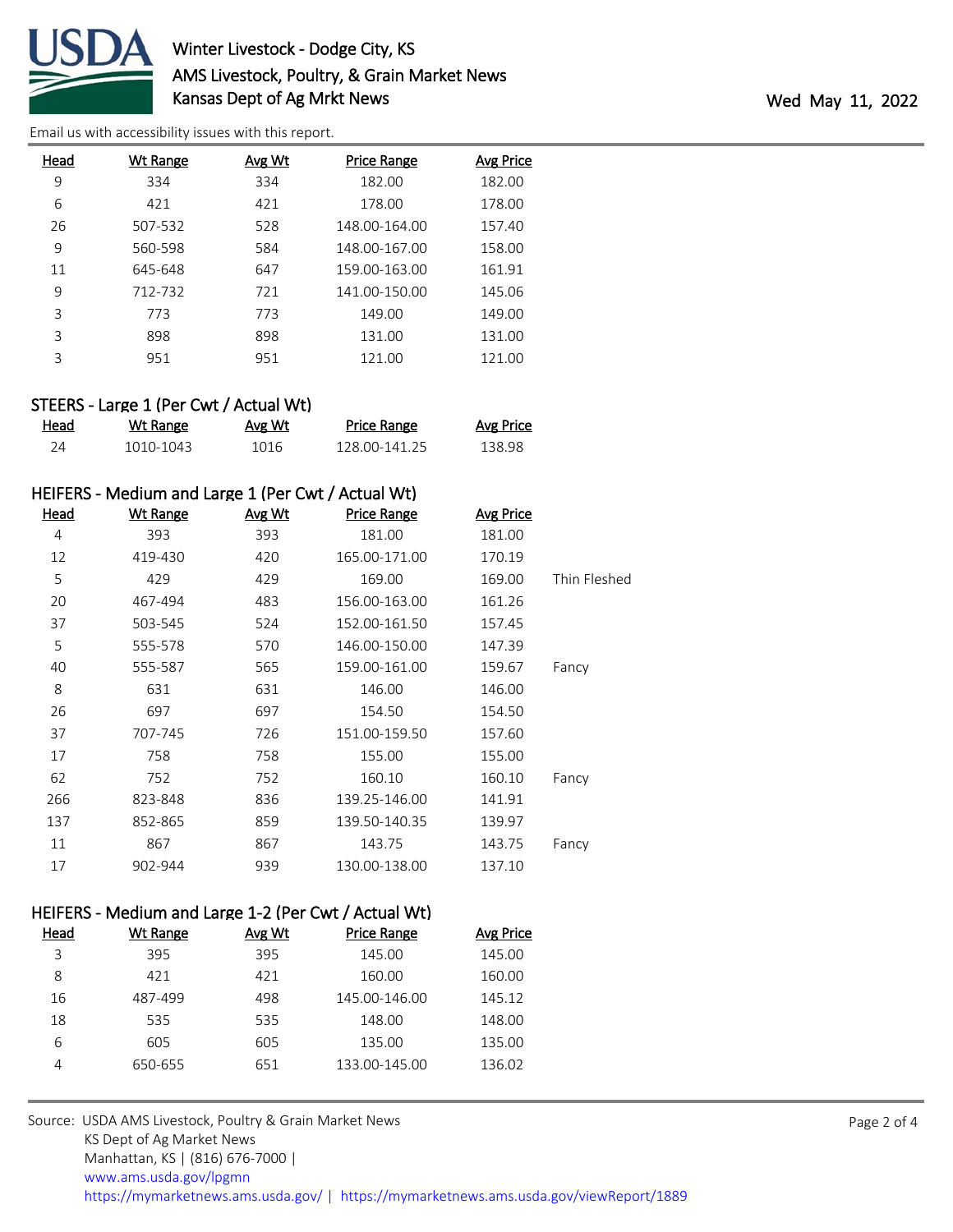

[Email us with accessibility issues with this report.](mailto:mars@ams.usda.gov?subject=508%20issue)

|    | 715     | 715  | 122.00        | 122.00 |  |
|----|---------|------|---------------|--------|--|
|    | 773.    | 773. | 137.00        | 137.00 |  |
| 12 | 841-845 | 842  | 101.00-113.00 | 104.01 |  |
| 14 | 900-931 | 907  | 111.00-123.50 | 120.75 |  |

## HEIFERS - Large 1 (Per Cwt / Actual Wt)

| Head | Wt Range | Avg Wt | Price Range | Avg Price |
|------|----------|--------|-------------|-----------|
|      | 1000     | 1000   | 125.00      | 125.OO    |
|      | 1177     | 1177   | 104.00      | 104.00    |
|      |          |        |             |           |

### SLAUGHTER CATTLE

|      | COWS - Breaker 75-80% (Per Cwt / Actual Wt) |        |             |           |                 |
|------|---------------------------------------------|--------|-------------|-----------|-----------------|
| Head | Wt Range                                    | Avg Wt | Price Range | Avg Price | <b>Dressing</b> |
| 134  | 1145-1700                                   | 1375   | 75.00-82.50 | 78.07     | Average         |
| 15   | 1210-1560                                   | 1358   | 83.00-85.00 | 83.71     | High            |

# COWS - Boner 80-85% (Per Cwt / Actual Wt)

| <b>Head</b> | Wt Range  | Avg Wt | <b>Price Range</b> | Avg Price | Dressing |
|-------------|-----------|--------|--------------------|-----------|----------|
| 49          | 1050-1700 | 1262   | 67.00-74.50        | 71.33     | Average  |

# COWS - Lean 85-90% (Per Cwt / Actual Wt)

| <b>Head</b> | Wt Range  | Avg Wt | Price Range | Avg Price | <b>Dressing</b> |
|-------------|-----------|--------|-------------|-----------|-----------------|
| 39          | 1040-1775 | 1200   | 51.00-67.00 | 60.07     | Average         |

|             | BULLS - 1-2 (Per Cwt / Actual Wt) |        |               |           |                 |  |
|-------------|-----------------------------------|--------|---------------|-----------|-----------------|--|
| <u>Head</u> | Wt Range                          | Avg Wt | Price Range   | Avg Price | <b>Dressing</b> |  |
| 10          | 1080-2400                         | 1822   | 93.00-99.00   | 96.66     | Average         |  |
|             | 1730-2360                         | 2065   | 101.00-109.00 | 105.78    | High            |  |

### REPLACEMENT CATTLE

### BRED COWS - Medium and Large 1 (Per Head / Actual Wt)

| Age     | <b>Stage</b> | Head | Wt Range  | Avg Wt | <b>Price Range</b> | Avg Price |
|---------|--------------|------|-----------|--------|--------------------|-----------|
| $2 - 8$ |              |      | 920       | 920    | 710.00             | 710.00    |
| $5 - 8$ |              |      | 1057      | 1057   | 800.00             | 800.00    |
| $5 - 8$ | тз           |      | 1070-1085 | 1078   | 735.00-925.00      | 830.66    |

## BRED HEIFERS - Medium and Large 1 (Per Head / Actual Wt)

| Age | Stage | Head | Wt Range | Avg Wt | <b>Price Range</b> | Avg Price |
|-----|-------|------|----------|--------|--------------------|-----------|
| י ⊿ |       |      | 960      | 960    | 950.00             | 950.00    |

## COW-CALF PAIRS - Medium and Large 1 w/ 150-300 lbs calf (Per Family / Estimate Wt) Age Stage Head Wt Range Avg Wt Price Range Avg Price